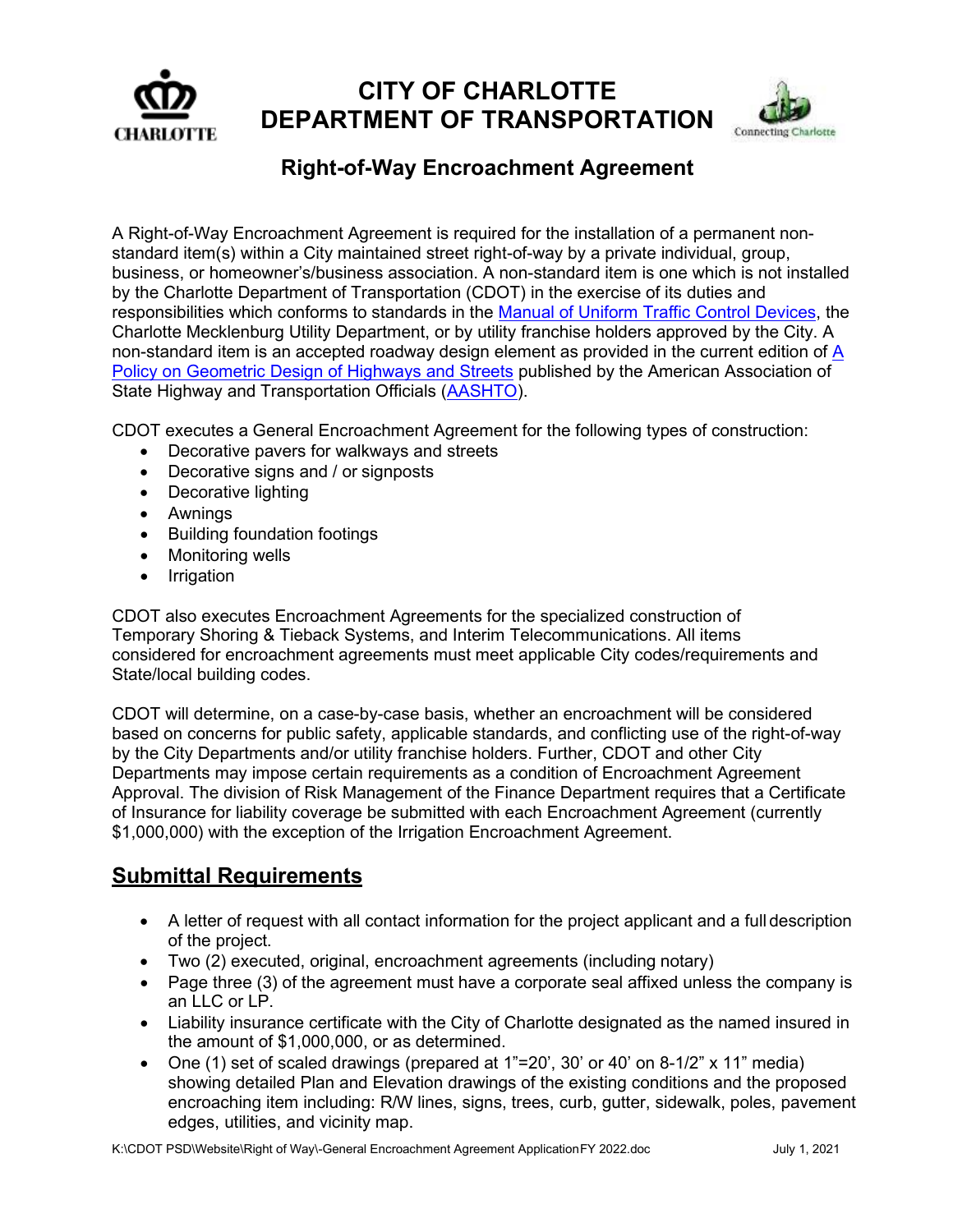- Detail of the item(s) to be placed within the right-of-way.
- Narrative detailing the installation procedure and plan notes as necessary.
- Provide an electronic copy of the above items to [krystal.bright@charlottenc.gov](mailto:krystal.bright@charlottenc.gov)
- A check for the Application Fee in the amount of \$2,505 made to the City of Charlotte.
	- If this is for a single-family residential lot, the Application Fee is \$750.

#### **NOTE: Once submitted, fee is non-refundable.**

#### **INDEMNITY INSURANCE COVERAGE REQUIREMENTS**

**AUTOMOBILE LIABILITY** – Bodily injury and property damage liability covering all owned, nonowned and hired automobiles for limits of not less than \$1,000,000 bodily injury each person, each accident and \$1,000,000 property damage, or \$1,000,000 combined single limit each occurrence/aggregate.

**COMMERCIAL GENERAL LIABILITY** – bodily injury and property damage liability as shall protect the contractor and any subcontractor performing work under this contract from claims of bodily injury or property damage which arise from operation of this contract whether such operations are performed by contractor, any subcontractor or any one directly or indirectly employed by either. The amounts of such insurance shall not be less than \$1,000,000 bodily injury each occurrence/aggregate and \$1,000,000 property damage each occurrence/aggregate or \$1,000,000 bodily injury and property damage combined single limits each occurrence/aggregate This insurance shall include coverage for products/completed operation, personal injury liability and contractual liability assumed under the indemnity provision of this contract.

**WORKERS' COMPENSATION INSURANCE** – Meeting the statutory requirements of the State of North Carolina and Employers Liability - \$100,000 per accident limit, \$500,000 disease per policy limit, \$100,000 disease each employee limit, providing coverage for employees and owners.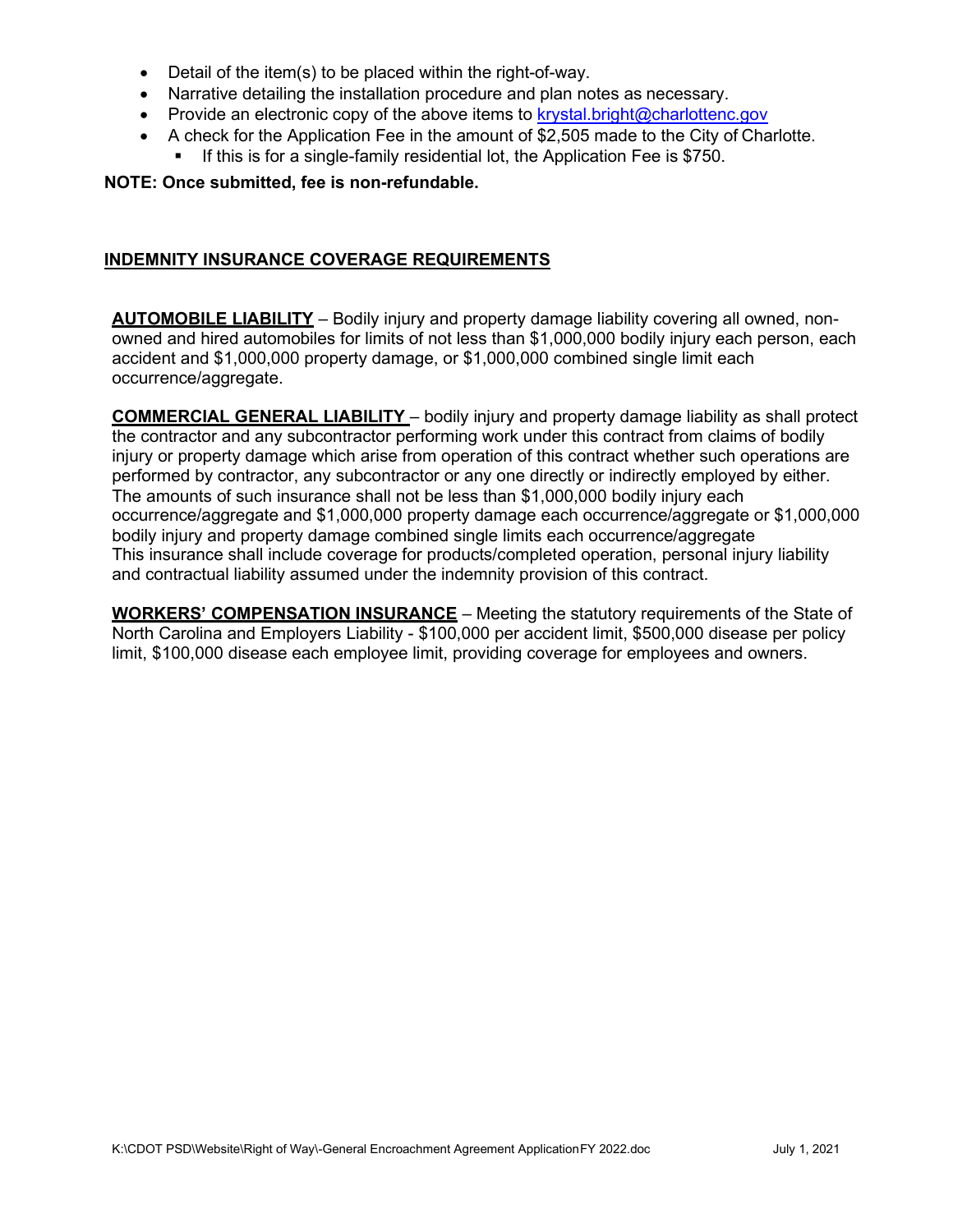STREET: BETWEEN:

AND:

#### **CITY OF CHARLOTTE, NORTH CAROLINA**

AND **-- CONTRACT -- RIGHT OF WAY ENCROACHMENT AGREEMENT**

THIS AGREEMENT, made and entered into this the \_\_\_\_\_day of \_\_\_\_\_\_\_\_\_\_\_\_\_, 20<sub>\_\_</sub>, by and between the City of Charlotte, North Carolina, (hereinafter "City"), and **LECTER**, party of the second part.

#### WITNESSETH:

THAT WHEREAS, the party of the second part desires to encroach on the right-of-way of the public road designated as **for the purposes** of constructing or erecting:

within the said right-of-way as more particularly shown on the diagram attached hereto and incorporated herein.

WHEREAS, it is to the material advantage of the party of the second part to effect this encroachment, and the City, in the exercise of authority conferred upon it by statute, is willing to permit the encroachment within the limits of the right-of-way as indicated, subject to the conditions of this agreement.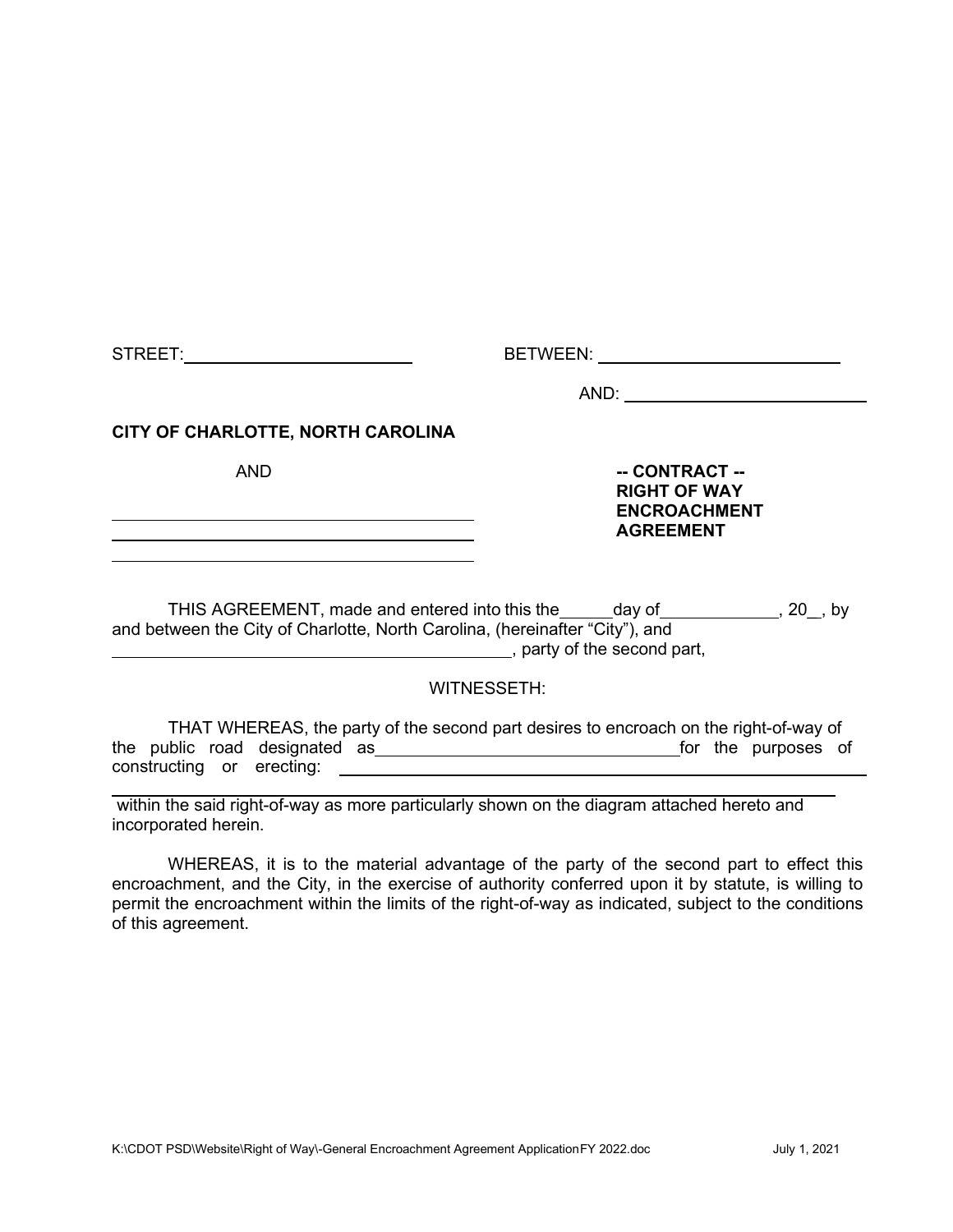NOW, THEREFORE, IT IS AGREED that the City hereby grants to the party of the second part, its successors, and assigns, the right and privilege to make this encroachment, upon the following conditions, to wit:

- That the said party of the second part binds and obligates itself, its successors and assigns to erect and maintain the encroaching structure in such reasonably safe and proper condition including aesthetic appearance, that it will not interfere with, or endanger, travel upon said highway, nor obstruct nor interfere with the proper maintenance thereof, and if at any time the City shall require the removal of or changes in the location of the said items, that the said party of the second part binds itself, its successors and assigns, to promptly remove or alter the said items, in order to conform to the said requirement, without any cost to the City;
- That the said party of the second part agrees to comply with the provisions of CDOT's Work Area Traffic Control Handbook [\(WATCH\)](http://charlottenc.gov/Transportation/Permits/Pages/WATCH.aspx) should any roadway or walkway, or portion thereof, need to be blocked or closed during construction. Further, the party of the second part agrees to provide advance notification to, and obtain a Right of Way Use Permit from, CDOT for any such roadway or walkway closure in accordance with following:

Travel lane(s) and/or sidewalk(s) – 5 working days (minimum) Street Closure – 10 working days (minimum)

Construction, installation, and maintenance activities are further restricted from blocking or closing a roadway or walkway at certain times of the day. These activities cannot occur during the following times:

> 7 – 9 a.m., Monday – Friday 4 – 6 p.m., Monday – Friday

- That the party of the second part agrees to provide notification to, and obtain a Street Cut Permit from, the Street Maintenance Department at least 24 hours prior to performing any construction that involves the cutting or breaking of any roadway or walkway pavement.
- That the City retains the right and privilege to remove or alter the said items whenever an emergency or other situation requires prompt action and the City may recover the cost associated with removing or altering said encroachment.
- That the party of the second part, its successors and assigns agree to indemnify and hold harmless the City, its officers and employees, from and against all damage, including injury to persons or damages to property, expenses or other liability which may result from, arise out of, or be brought by reason of the encroachment;
- That the party of the second part, its successors and assigns, further agrees to defend any lawsuits which may be brought against the City, its officers and employees by reason of the operation of the above-mentioned encroachment and pay any claims or judgments resulting from or preceding such lawsuits. Such agreement as to indemnification and defense shall be construed to the end that the City, its officers and employees, will suffer no liability or expense because of such claims or legal actions.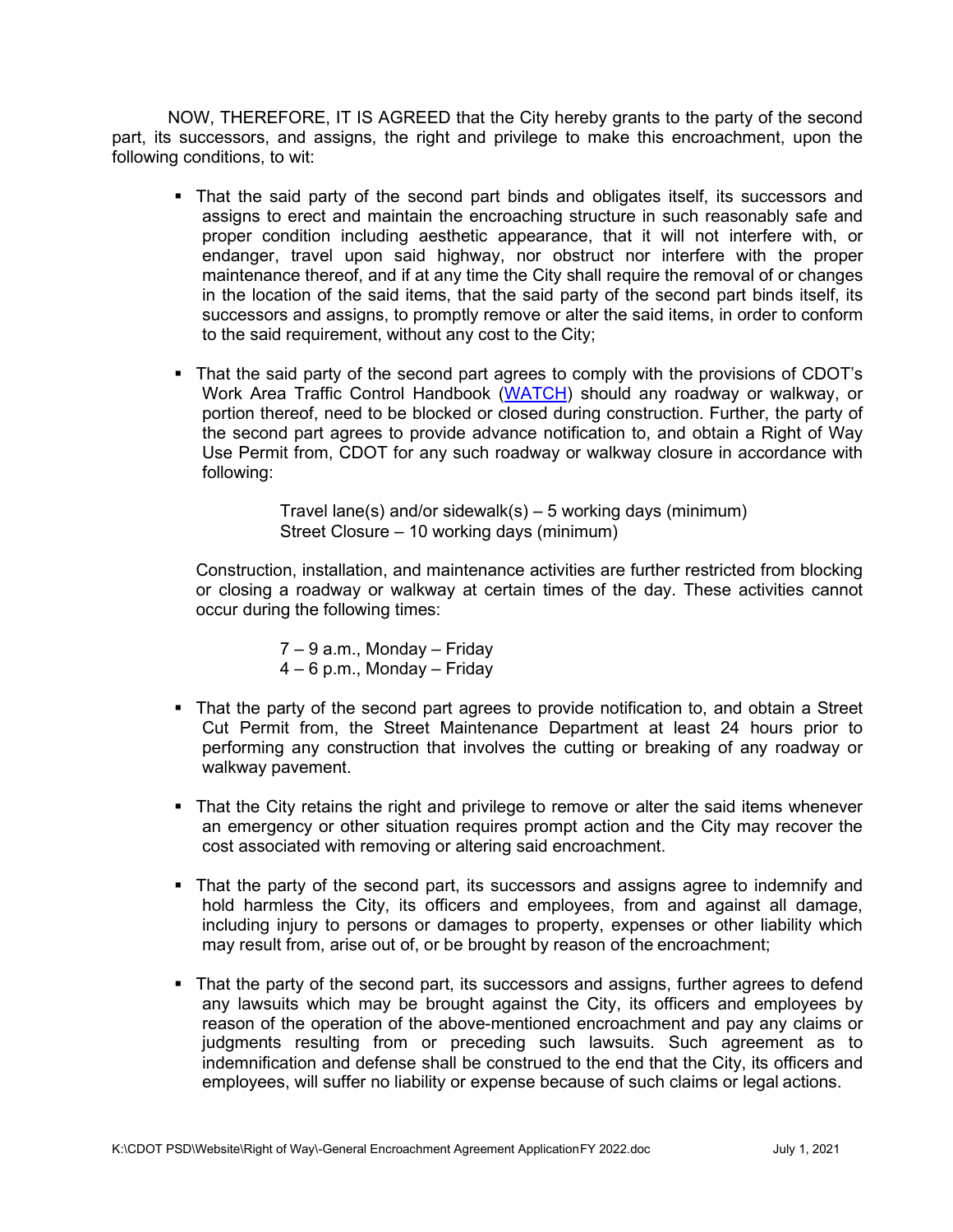- The party of the second part, its successors and assigns, at their own expense, shall purchase and maintain for the duration of this agreement Comprehensive General Liability Insurance and contractual liability assumed under this agreement. Such policy or policies of insurance shall be for limits of not less than \$1,000,000 bodily injury and property damage liability and will be subject to future review and adjustment at the request of the City. Certificates of Insurance shall be furnished to the Director of the Charlotte Department of Transportation containing the provision that 30 days written notice will be given to the City prior to cancellation or change in the required coverage. The provision of such insurance shall in no way replace or otherwise limit the obligation to defend and pay claims described previously.
- If the party of the second part should sell or otherwise transfer title to the property adjoining this encroachment, it shall notify the Charlotte Department of Transportation of the transfer and provide evidence that its successor or assign has obtained the insurance required under paragraph 6 of this agreement and has otherwise agreed to assume the liabilities and obligations set forth in this Agreement and has the financial means to meet such obligations. Upon the receipt of satisfactory evidence of said insurance, assumption of responsibility, and financial means, the party of the second part shall be relieved of all liabilities and obligations arising under this agreement by reason of any act or omission occurring after the giving of such notice and the proof of such insurance and assumption.
- That the party of the second part understands that power companies, CATV television franchise holders, and other holders of easements in City right-of-way have or may have rights paramount to those of the party of the second part to use of lands under the City right-of-way at the location specified in this Agreement.
- That the party of the second part waives any and all claims for damages or other relief which it may now or hereafter have against the City for interference with or damage to its facilities located within the City rights-of-way way arising out of negligent act or omission.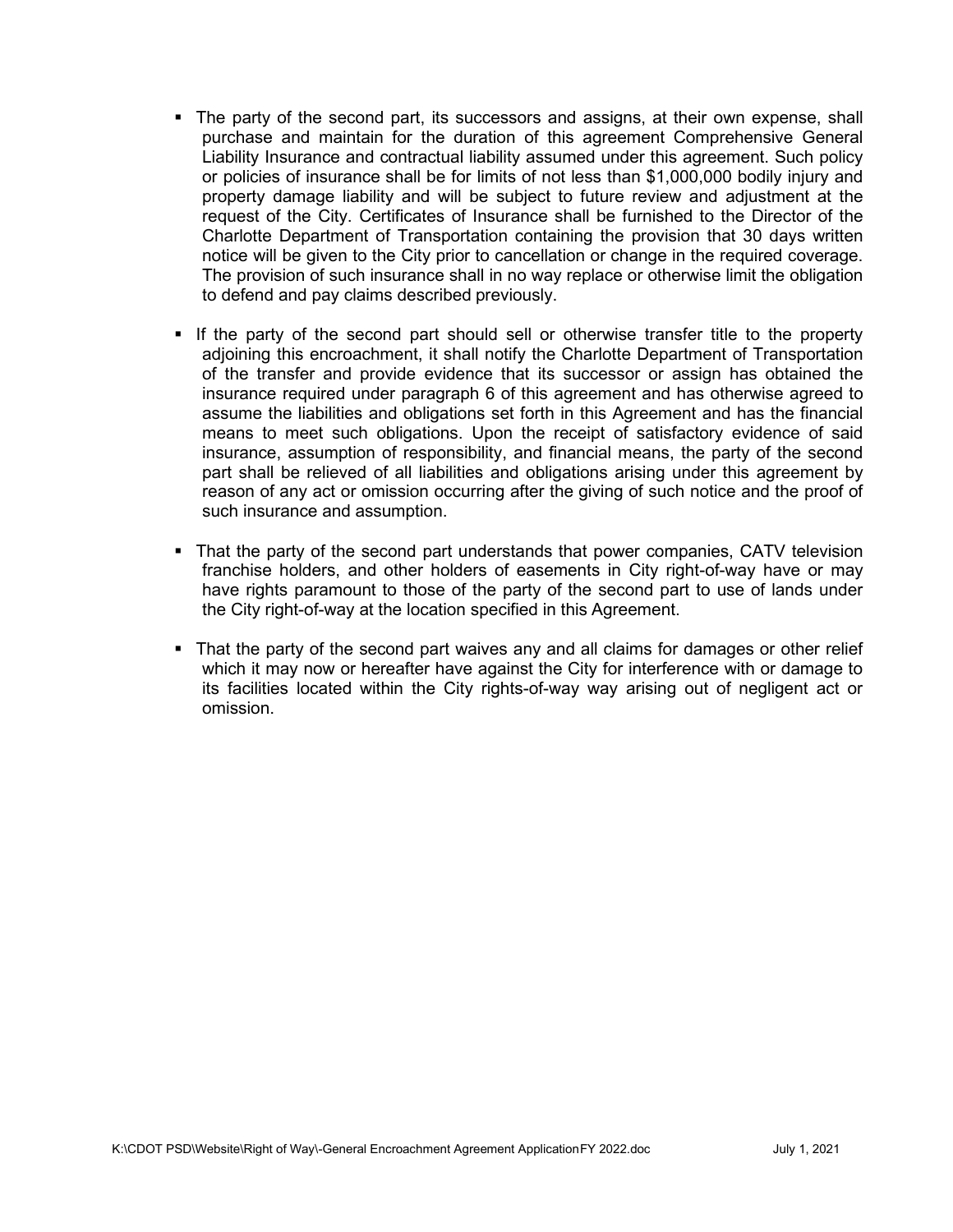#### CITY OF CHARLOTTE, NORTH CAROLINA

| APPLICANT:                                                 |        |                |                                  |        |
|------------------------------------------------------------|--------|----------------|----------------------------------|--------|
|                                                            |        | (Company Name) |                                  |        |
| By:                                                        |        | Name:          | (Company President)              |        |
| Deputy Director, Charlotte Department of<br>Transportation |        |                | Address: _______________________ |        |
|                                                            |        |                | (Telephone Number)               |        |
| ATTEST:                                                    |        | By:            | (President Signature)            |        |
| <b>City Clerk</b>                                          | (seal) | Title          |                                  | (seal) |
| APPROVED AS TO INSURANCE:                                  |        | Attest:        |                                  |        |
| Insurance and Risk Management                              |        |                | Secretary                        | (seal) |

**\*Signature must be notarized\***